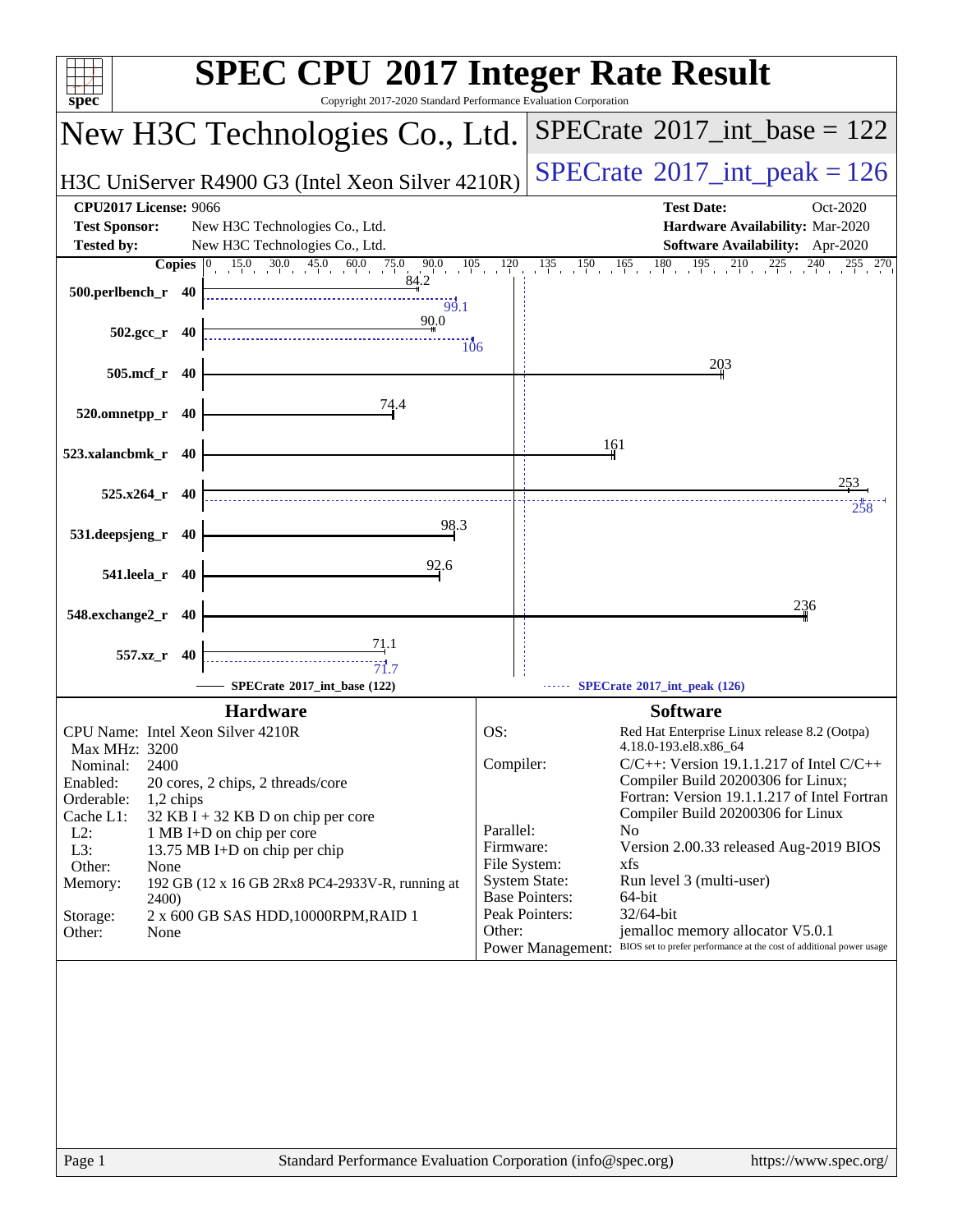

Copyright 2017-2020 Standard Performance Evaluation Corporation

## New H3C Technologies Co., Ltd.

H3C UniServer R4900 G3 (Intel Xeon Silver  $4210R$ ) [SPECrate](http://www.spec.org/auto/cpu2017/Docs/result-fields.html#SPECrate2017intpeak)® [2017\\_int\\_peak = 1](http://www.spec.org/auto/cpu2017/Docs/result-fields.html#SPECrate2017intpeak)26

 $SPECTate@2017_int\_base = 122$ 

**[Test Sponsor:](http://www.spec.org/auto/cpu2017/Docs/result-fields.html#TestSponsor)** New H3C Technologies Co., Ltd. **[Hardware Availability:](http://www.spec.org/auto/cpu2017/Docs/result-fields.html#HardwareAvailability)** Mar-2020 **[Tested by:](http://www.spec.org/auto/cpu2017/Docs/result-fields.html#Testedby)** New H3C Technologies Co., Ltd. **[Software Availability:](http://www.spec.org/auto/cpu2017/Docs/result-fields.html#SoftwareAvailability)** Apr-2020

**[CPU2017 License:](http://www.spec.org/auto/cpu2017/Docs/result-fields.html#CPU2017License)** 9066 **[Test Date:](http://www.spec.org/auto/cpu2017/Docs/result-fields.html#TestDate)** Oct-2020

### **[Results Table](http://www.spec.org/auto/cpu2017/Docs/result-fields.html#ResultsTable)**

|                                   | <b>Base</b>   |                |       |                |       | <b>Peak</b>    |       |               |                |              |                |              |                |              |
|-----------------------------------|---------------|----------------|-------|----------------|-------|----------------|-------|---------------|----------------|--------------|----------------|--------------|----------------|--------------|
| <b>Benchmark</b>                  | <b>Copies</b> | <b>Seconds</b> | Ratio | <b>Seconds</b> | Ratio | <b>Seconds</b> | Ratio | <b>Copies</b> | <b>Seconds</b> | <b>Ratio</b> | <b>Seconds</b> | <b>Ratio</b> | <b>Seconds</b> | <b>Ratio</b> |
| 500.perlbench_r                   | 40            | 756            | 84.2  | 762            | 83.5  | 757            | 84.2  | 40            | 645            | 98.8         | 642            | 99.1         | 642            | 99.2         |
| $502.\text{sec}$ <sub>r</sub>     | 40            | 624            | 90.8  | 634            | 89.3  | 629            | 90.0  | 40            | 538            | 105          | 536            | 106          | 537            | <b>106</b>   |
| $505$ .mcf r                      | 40            | 318            | 204   | 319            | 203   | 319            | 203   | 40            | 318            | 204          | 319            | 203          | 319            | 203          |
| 520.omnetpp_r                     | 40            | 705            | 74.4  | 710            | 73.9  | 704            | 74.5  | 40            | 705            | 74.4         | 710            | 73.9         | 704            | 74.5         |
| 523.xalancbmk r                   | 40            | 264            | 160   | 262            | 161   | 262            | 161   | 40            | 264            | 160          | 262            | 161          | 262            | <b>161</b>   |
| $525.x264$ r                      | 40            | 277            | 253   | 277            | 252   | 269            | 260   | 40            | 262            | 267          | 272            | 258          | 271            | 258          |
| 531.deepsjeng_r                   | 40            | 466            | 98.3  | 466            | 98.5  | 467            | 98.1  | 40            | 466            | 98.3         | 466            | 98.5         | 467            | 98.1         |
| 541.leela r                       | 40            | 715            | 92.6  | 718            | 92.3  | 715            | 92.6  | 40            | 715            | 92.6         | 718            | 92.3         | 715            | 92.6         |
| 548.exchange2_r                   | 40            | 446            | 235   | 445            | 236   | 444            | 236   | 40            | 446            | 235          | 445            | 236          | 444            | 236          |
| 557.xz r                          | 40            | 607            | 71.1  | 608            | 71.1  | 607            | 71.1  | 40            | 605            | 71.4         | 602            | 71.7         | 602            | 71.8         |
| $SPECrate^{\circ}2017$ int base = |               |                | 122   |                |       |                |       |               |                |              |                |              |                |              |

**[SPECrate](http://www.spec.org/auto/cpu2017/Docs/result-fields.html#SPECrate2017intpeak)[2017\\_int\\_peak =](http://www.spec.org/auto/cpu2017/Docs/result-fields.html#SPECrate2017intpeak) 126**

Results appear in the [order in which they were run.](http://www.spec.org/auto/cpu2017/Docs/result-fields.html#RunOrder) Bold underlined text [indicates a median measurement.](http://www.spec.org/auto/cpu2017/Docs/result-fields.html#Median)

#### **[Compiler Notes](http://www.spec.org/auto/cpu2017/Docs/result-fields.html#CompilerNotes)**

The inconsistent Compiler version information under Compiler Version section is due to a discrepancy in Intel Compiler. The correct version of C/C++ compiler is: Version 19.1.1.217 Build 20200306 Compiler for Linux The correct version of Fortran compiler is: Version 19.1.1.217 Build 20200306 Compiler for Linux

### **[Submit Notes](http://www.spec.org/auto/cpu2017/Docs/result-fields.html#SubmitNotes)**

 The numactl mechanism was used to bind copies to processors. The config file option 'submit' was used to generate numactl commands to bind each copy to a specific processor. For details, please see the config file.

### **[Operating System Notes](http://www.spec.org/auto/cpu2017/Docs/result-fields.html#OperatingSystemNotes)**

Stack size set to unlimited using "ulimit -s unlimited"

### **[Environment Variables Notes](http://www.spec.org/auto/cpu2017/Docs/result-fields.html#EnvironmentVariablesNotes)**

```
Environment variables set by runcpu before the start of the run:
LD_LIBRARY_PATH =
      "/home/speccpu/lib/intel64:/home/speccpu/lib/ia32:/home/speccpu/je5.0.1-
      32"
MALLOC_CONF = "retain:true"
```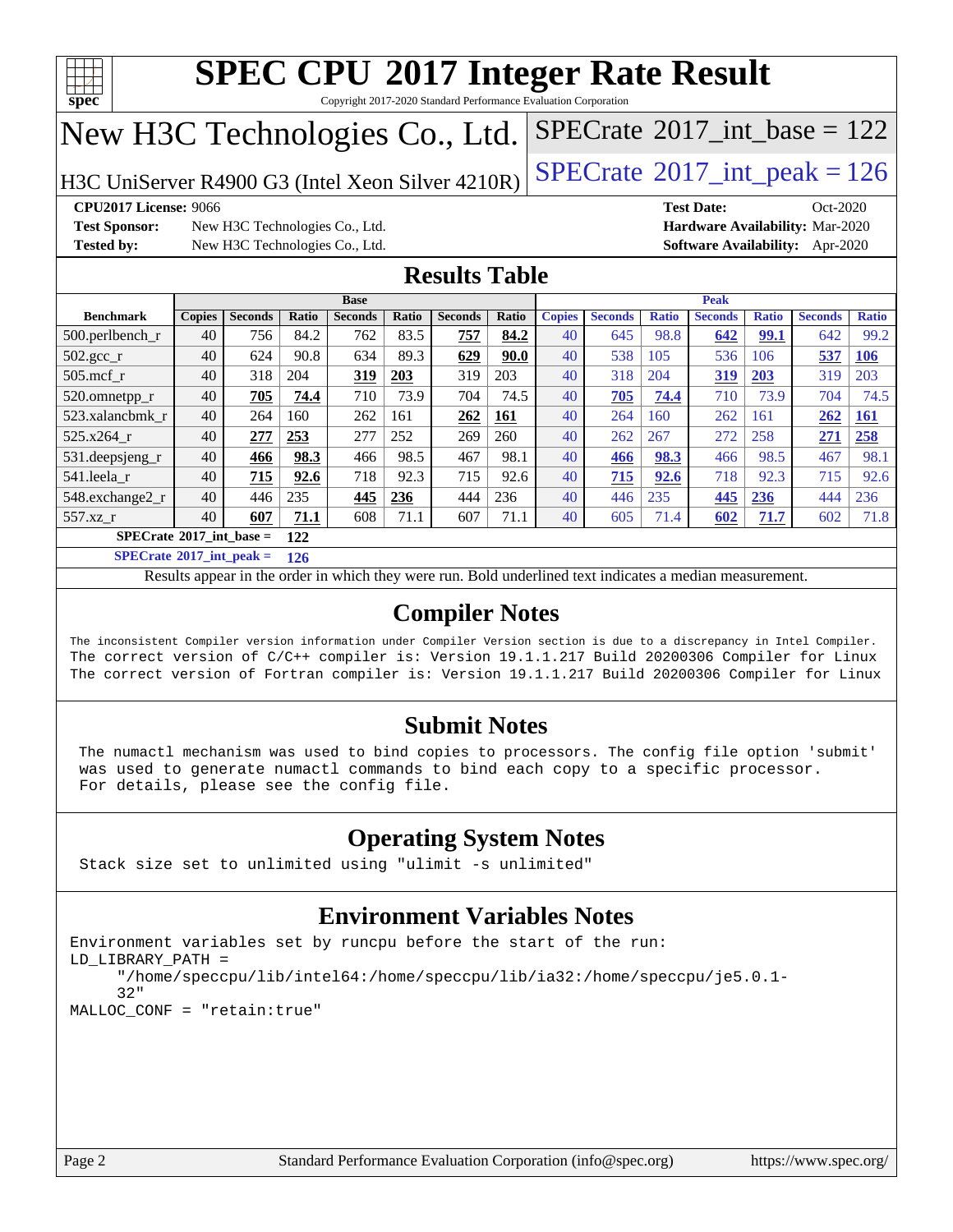| S | u | æ |  |
|---|---|---|--|

Copyright 2017-2020 Standard Performance Evaluation Corporation

#### New H3C Technologies Co., Ltd.  $SPECTate$ <sup>®</sup>[2017\\_int\\_base =](http://www.spec.org/auto/cpu2017/Docs/result-fields.html#SPECrate2017intbase) 122

H3C UniServer R4900 G3 (Intel Xeon Silver  $4210R$ ) [SPECrate](http://www.spec.org/auto/cpu2017/Docs/result-fields.html#SPECrate2017intpeak)<sup>®</sup>[2017\\_int\\_peak = 1](http://www.spec.org/auto/cpu2017/Docs/result-fields.html#SPECrate2017intpeak)26

**[Test Sponsor:](http://www.spec.org/auto/cpu2017/Docs/result-fields.html#TestSponsor)** New H3C Technologies Co., Ltd. **[Hardware Availability:](http://www.spec.org/auto/cpu2017/Docs/result-fields.html#HardwareAvailability)** Mar-2020 **[Tested by:](http://www.spec.org/auto/cpu2017/Docs/result-fields.html#Testedby)** New H3C Technologies Co., Ltd. **[Software Availability:](http://www.spec.org/auto/cpu2017/Docs/result-fields.html#SoftwareAvailability)** Apr-2020

**[CPU2017 License:](http://www.spec.org/auto/cpu2017/Docs/result-fields.html#CPU2017License)** 9066 **[Test Date:](http://www.spec.org/auto/cpu2017/Docs/result-fields.html#TestDate)** Oct-2020

#### **[General Notes](http://www.spec.org/auto/cpu2017/Docs/result-fields.html#GeneralNotes)**

 Binaries compiled on a system with 1x Intel Core i9-7980XE CPU + 64GB RAM memory using Redhat Enterprise Linux 8.0 NA: The test sponsor attests, as of date of publication, that CVE-2017-5754 (Meltdown) is mitigated in the system as tested and documented. Yes: The test sponsor attests, as of date of publication, that CVE-2017-5753 (Spectre variant 1) is mitigated in the system as tested and documented. Yes: The test sponsor attests, as of date of publication, that CVE-2017-5715 (Spectre variant 2) is mitigated in the system as tested and documented. Transparent Huge Pages enabled by default Prior to runcpu invocation Filesystem page cache synced and cleared with: sync; echo 3> /proc/sys/vm/drop\_caches runcpu command invoked through numactl i.e.: numactl --interleave=all runcpu <etc> jemalloc, a general purpose malloc implementation built with the RedHat Enterprise 7.5, and the system compiler gcc 4.8.5 sources available from jemalloc.net or<https://github.com/jemalloc/jemalloc/releases>

#### **[Platform Notes](http://www.spec.org/auto/cpu2017/Docs/result-fields.html#PlatformNotes)**

 BIOS settings: Set SNC to Enabled Set IMC Interleaving to 1-way Interleave Set Patrol Scrub to Disabled Sysinfo program /home/speccpu/bin/sysinfo Rev: r6365 of 2019-08-21 295195f888a3d7edb1e6e46a485a0011 running on localhost.localdomain Thu Oct 22 10:58:30 2020 SUT (System Under Test) info as seen by some common utilities. For more information on this section, see <https://www.spec.org/cpu2017/Docs/config.html#sysinfo> From /proc/cpuinfo model name : Intel(R) Xeon(R) Silver 4210R CPU @ 2.40GHz 2 "physical id"s (chips) 40 "processors" cores, siblings (Caution: counting these is hw and system dependent. The following excerpts from /proc/cpuinfo might not be reliable. Use with caution.) cpu cores : 10 siblings : 20 physical 0: cores 0 1 2 3 4 8 9 10 11 12 physical 1: cores 0 1 2 3 4 8 9 10 11 12 From lscpu: Architecture: x86\_64 **(Continued on next page)**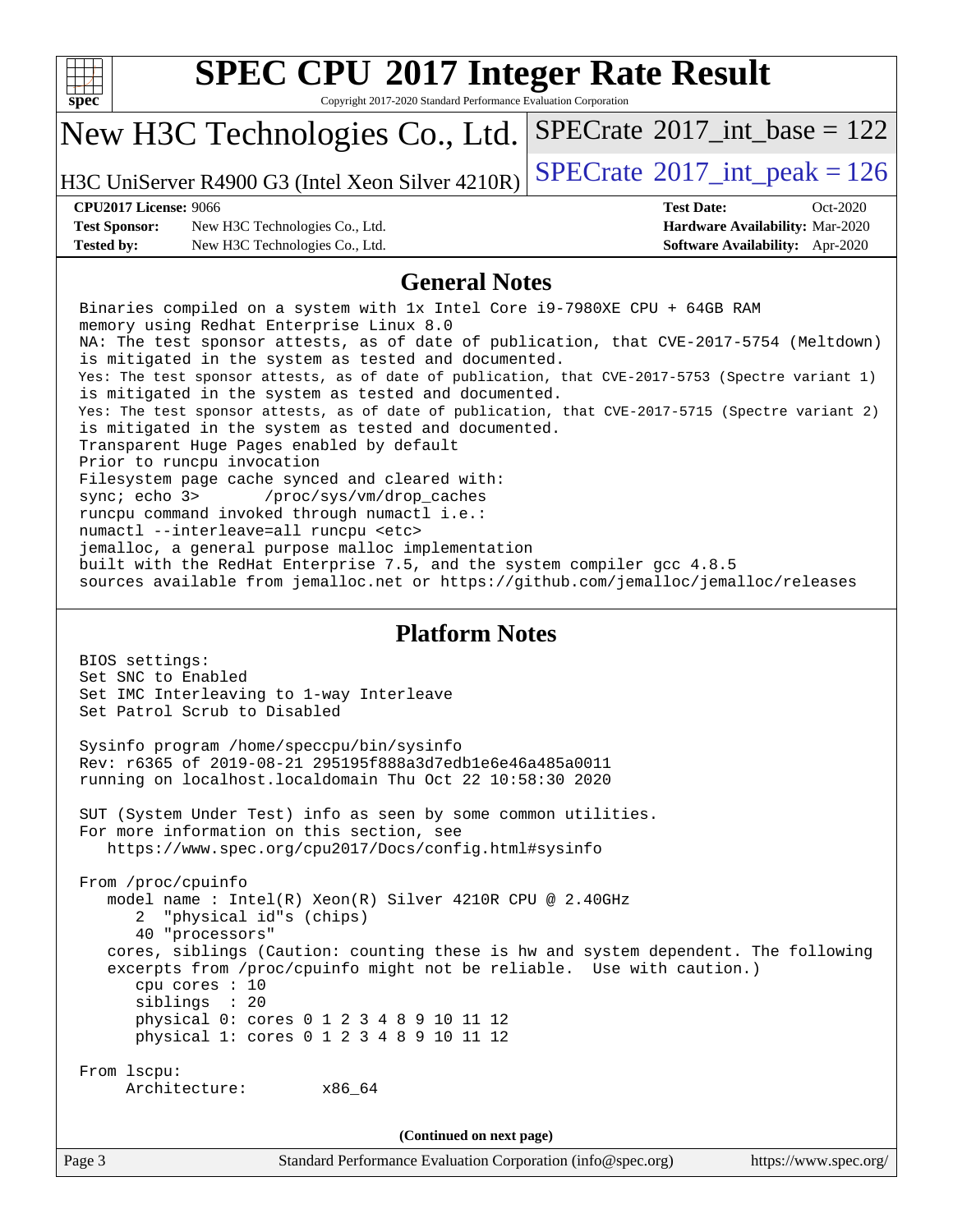

Copyright 2017-2020 Standard Performance Evaluation Corporation

# New H3C Technologies Co., Ltd.

H3C UniServer R4900 G3 (Intel Xeon Silver  $4210R$ ) [SPECrate](http://www.spec.org/auto/cpu2017/Docs/result-fields.html#SPECrate2017intpeak)<sup>®</sup>[2017\\_int\\_peak = 1](http://www.spec.org/auto/cpu2017/Docs/result-fields.html#SPECrate2017intpeak)26

 $SPECrate$ <sup>®</sup>[2017\\_int\\_base =](http://www.spec.org/auto/cpu2017/Docs/result-fields.html#SPECrate2017intbase) 122

**[Test Sponsor:](http://www.spec.org/auto/cpu2017/Docs/result-fields.html#TestSponsor)** New H3C Technologies Co., Ltd. **[Hardware Availability:](http://www.spec.org/auto/cpu2017/Docs/result-fields.html#HardwareAvailability)** Mar-2020 **[Tested by:](http://www.spec.org/auto/cpu2017/Docs/result-fields.html#Testedby)** New H3C Technologies Co., Ltd. **[Software Availability:](http://www.spec.org/auto/cpu2017/Docs/result-fields.html#SoftwareAvailability)** Apr-2020

**[CPU2017 License:](http://www.spec.org/auto/cpu2017/Docs/result-fields.html#CPU2017License)** 9066 **[Test Date:](http://www.spec.org/auto/cpu2017/Docs/result-fields.html#TestDate)** Oct-2020

#### **[Platform Notes \(Continued\)](http://www.spec.org/auto/cpu2017/Docs/result-fields.html#PlatformNotes)**

| $CPU$ op-mode( $s$ ):                               | $32$ -bit, $64$ -bit                                                                                                                                                                                                                                                                                                                                                                                                                                                                                                                                                                                                                                                                                                                                                                                                                                                     |  |  |  |
|-----------------------------------------------------|--------------------------------------------------------------------------------------------------------------------------------------------------------------------------------------------------------------------------------------------------------------------------------------------------------------------------------------------------------------------------------------------------------------------------------------------------------------------------------------------------------------------------------------------------------------------------------------------------------------------------------------------------------------------------------------------------------------------------------------------------------------------------------------------------------------------------------------------------------------------------|--|--|--|
| Byte Order:                                         | Little Endian                                                                                                                                                                                                                                                                                                                                                                                                                                                                                                                                                                                                                                                                                                                                                                                                                                                            |  |  |  |
| CPU(s):                                             | 40                                                                                                                                                                                                                                                                                                                                                                                                                                                                                                                                                                                                                                                                                                                                                                                                                                                                       |  |  |  |
| On-line CPU(s) list: $0-39$                         |                                                                                                                                                                                                                                                                                                                                                                                                                                                                                                                                                                                                                                                                                                                                                                                                                                                                          |  |  |  |
| Thread(s) per core:                                 | 2                                                                                                                                                                                                                                                                                                                                                                                                                                                                                                                                                                                                                                                                                                                                                                                                                                                                        |  |  |  |
| $Core(s)$ per socket:                               | 10                                                                                                                                                                                                                                                                                                                                                                                                                                                                                                                                                                                                                                                                                                                                                                                                                                                                       |  |  |  |
| Socket(s):                                          | $\overline{2}$                                                                                                                                                                                                                                                                                                                                                                                                                                                                                                                                                                                                                                                                                                                                                                                                                                                           |  |  |  |
| NUMA $node(s)$ :                                    | $\overline{2}$                                                                                                                                                                                                                                                                                                                                                                                                                                                                                                                                                                                                                                                                                                                                                                                                                                                           |  |  |  |
| Vendor ID:                                          | GenuineIntel                                                                                                                                                                                                                                                                                                                                                                                                                                                                                                                                                                                                                                                                                                                                                                                                                                                             |  |  |  |
| CPU family:                                         | 6                                                                                                                                                                                                                                                                                                                                                                                                                                                                                                                                                                                                                                                                                                                                                                                                                                                                        |  |  |  |
| Model:                                              | 85                                                                                                                                                                                                                                                                                                                                                                                                                                                                                                                                                                                                                                                                                                                                                                                                                                                                       |  |  |  |
| Model name:                                         | $Intel(R) Xeon(R) Silver 4210R CPU @ 2.40GHz$                                                                                                                                                                                                                                                                                                                                                                                                                                                                                                                                                                                                                                                                                                                                                                                                                            |  |  |  |
| Stepping:                                           | 7                                                                                                                                                                                                                                                                                                                                                                                                                                                                                                                                                                                                                                                                                                                                                                                                                                                                        |  |  |  |
| CPU MHz:                                            | 2629.298                                                                                                                                                                                                                                                                                                                                                                                                                                                                                                                                                                                                                                                                                                                                                                                                                                                                 |  |  |  |
| CPU max MHz:                                        | 3200.0000                                                                                                                                                                                                                                                                                                                                                                                                                                                                                                                                                                                                                                                                                                                                                                                                                                                                |  |  |  |
| CPU min MHz:                                        | 1000.0000                                                                                                                                                                                                                                                                                                                                                                                                                                                                                                                                                                                                                                                                                                                                                                                                                                                                |  |  |  |
| BogoMIPS:                                           | 4800.00                                                                                                                                                                                                                                                                                                                                                                                                                                                                                                                                                                                                                                                                                                                                                                                                                                                                  |  |  |  |
| Virtualization:                                     | $VT - x$                                                                                                                                                                                                                                                                                                                                                                                                                                                                                                                                                                                                                                                                                                                                                                                                                                                                 |  |  |  |
| L1d cache:                                          | 32K                                                                                                                                                                                                                                                                                                                                                                                                                                                                                                                                                                                                                                                                                                                                                                                                                                                                      |  |  |  |
| Lli cache:                                          | 32K                                                                                                                                                                                                                                                                                                                                                                                                                                                                                                                                                                                                                                                                                                                                                                                                                                                                      |  |  |  |
| L2 cache:                                           | 1024K                                                                                                                                                                                                                                                                                                                                                                                                                                                                                                                                                                                                                                                                                                                                                                                                                                                                    |  |  |  |
| $L3$ cache:                                         | 14080K                                                                                                                                                                                                                                                                                                                                                                                                                                                                                                                                                                                                                                                                                                                                                                                                                                                                   |  |  |  |
| NUMA node0 CPU(s): 0-9,20-29                        |                                                                                                                                                                                                                                                                                                                                                                                                                                                                                                                                                                                                                                                                                                                                                                                                                                                                          |  |  |  |
| NUMA $node1$ $CPU(s):$                              | $10 - 19, 30 - 39$                                                                                                                                                                                                                                                                                                                                                                                                                                                                                                                                                                                                                                                                                                                                                                                                                                                       |  |  |  |
| Flagg:                                              | fpu vme de pse tsc msr pae mce cx8 apic sep mtrr pge mca cmov                                                                                                                                                                                                                                                                                                                                                                                                                                                                                                                                                                                                                                                                                                                                                                                                            |  |  |  |
| arch_capabilities                                   | pat pse36 clflush dts acpi mmx fxsr sse sse2 ss ht tm pbe syscall nx pdpelgb rdtscp<br>lm constant_tsc art arch_perfmon pebs bts rep_good nopl xtopology nonstop_tsc cpuid<br>aperfmperf pni pclmulqdq dtes64 monitor ds_cpl vmx smx est tm2 ssse3 sdbg fma cx16<br>xtpr pdcm pcid dca sse4_1 sse4_2 x2apic movbe popcnt tsc_deadline_timer aes xsave<br>avx f16c rdrand lahf_lm abm 3dnowprefetch cpuid_fault epb cat_13 cdp_13<br>invpcid_single intel_ppin ssbd mba ibrs ibpb stibp ibrs_enhanced tpr_shadow vnmi<br>flexpriority ept vpid fsgsbase tsc_adjust bmil hle avx2 smep bmi2 erms invpcid rtm<br>cqm mpx rdt_a avx512f avx512dq rdseed adx smap clflushopt clwb intel_pt avx512cd<br>avx512bw avx512vl xsaveopt xsavec xgetbvl xsaves cqm_llc cqm_occup_llc cqm_mbm_total<br>cqm_mbm_local dtherm ida arat pln pts pku ospke avx512_vnni md_clear flush_l1d |  |  |  |
| /proc/cpuinfo cache data<br>cache size $: 14080$ KB |                                                                                                                                                                                                                                                                                                                                                                                                                                                                                                                                                                                                                                                                                                                                                                                                                                                                          |  |  |  |
| From numactl --hardware<br>physical chip.           | WARNING: a numactl 'node' might or might not correspond to a                                                                                                                                                                                                                                                                                                                                                                                                                                                                                                                                                                                                                                                                                                                                                                                                             |  |  |  |
| $available: 2 nodes (0-1)$<br>node 0 size: 96019 MB | node 0 cpus: 0 1 2 3 4 5 6 7 8 9 20 21 22 23 24 25 26 27 28 29                                                                                                                                                                                                                                                                                                                                                                                                                                                                                                                                                                                                                                                                                                                                                                                                           |  |  |  |
| node 0 free: 94764 MB                               | node 1 cpus: 10 11 12 13 14 15 16 17 18 19 30 31 32 33 34 35 36 37 38 39                                                                                                                                                                                                                                                                                                                                                                                                                                                                                                                                                                                                                                                                                                                                                                                                 |  |  |  |
| (Continued on next page)                            |                                                                                                                                                                                                                                                                                                                                                                                                                                                                                                                                                                                                                                                                                                                                                                                                                                                                          |  |  |  |
|                                                     |                                                                                                                                                                                                                                                                                                                                                                                                                                                                                                                                                                                                                                                                                                                                                                                                                                                                          |  |  |  |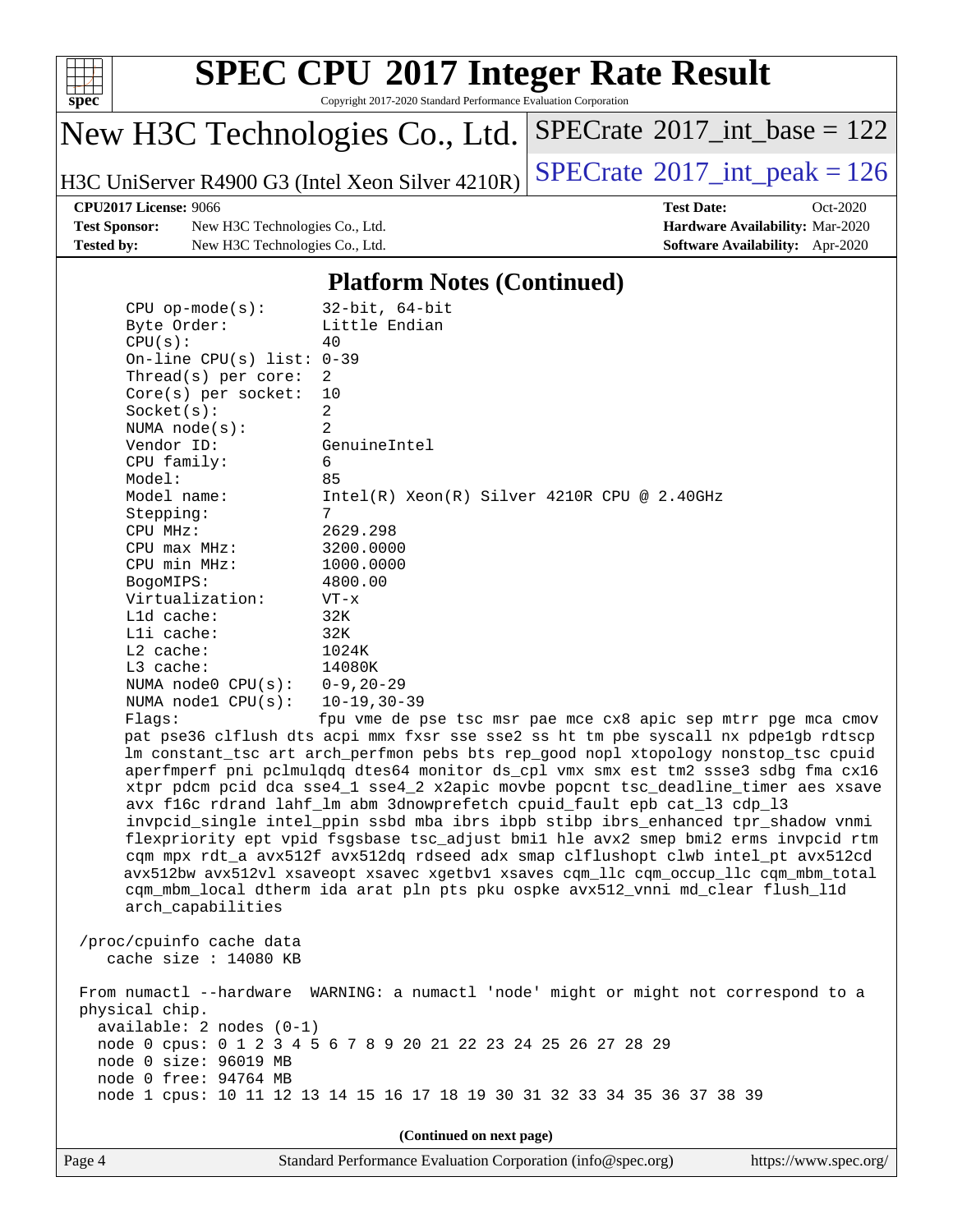| <b>SPEC CPU®2017 Integer Rate Result</b><br>Copyright 2017-2020 Standard Performance Evaluation Corporation<br>spec <sup>®</sup>                                                                                                                                                                                                                                                                                                                                                                                                                                                                                                                                                                                                                                                                                                                                                                                                                                                                                                                                                                                                                                                                                                                                                           |                                                                                                                                                                                                                                                                                         |
|--------------------------------------------------------------------------------------------------------------------------------------------------------------------------------------------------------------------------------------------------------------------------------------------------------------------------------------------------------------------------------------------------------------------------------------------------------------------------------------------------------------------------------------------------------------------------------------------------------------------------------------------------------------------------------------------------------------------------------------------------------------------------------------------------------------------------------------------------------------------------------------------------------------------------------------------------------------------------------------------------------------------------------------------------------------------------------------------------------------------------------------------------------------------------------------------------------------------------------------------------------------------------------------------|-----------------------------------------------------------------------------------------------------------------------------------------------------------------------------------------------------------------------------------------------------------------------------------------|
| New H3C Technologies Co., Ltd.                                                                                                                                                                                                                                                                                                                                                                                                                                                                                                                                                                                                                                                                                                                                                                                                                                                                                                                                                                                                                                                                                                                                                                                                                                                             | $SPECrate^{\circ}2017\_int\_base = 122$                                                                                                                                                                                                                                                 |
| H3C UniServer R4900 G3 (Intel Xeon Silver 4210R)                                                                                                                                                                                                                                                                                                                                                                                                                                                                                                                                                                                                                                                                                                                                                                                                                                                                                                                                                                                                                                                                                                                                                                                                                                           | $SPECrate^{\circ}2017\_int\_peak = 126$                                                                                                                                                                                                                                                 |
| <b>CPU2017 License: 9066</b><br><b>Test Sponsor:</b><br>New H3C Technologies Co., Ltd.<br><b>Tested by:</b><br>New H3C Technologies Co., Ltd.                                                                                                                                                                                                                                                                                                                                                                                                                                                                                                                                                                                                                                                                                                                                                                                                                                                                                                                                                                                                                                                                                                                                              | <b>Test Date:</b><br>$Oct-2020$<br>Hardware Availability: Mar-2020<br>Software Availability: Apr-2020                                                                                                                                                                                   |
|                                                                                                                                                                                                                                                                                                                                                                                                                                                                                                                                                                                                                                                                                                                                                                                                                                                                                                                                                                                                                                                                                                                                                                                                                                                                                            |                                                                                                                                                                                                                                                                                         |
| <b>Platform Notes (Continued)</b><br>node 1 size: 96735 MB<br>node 1 free: 95948 MB<br>node distances:<br>$\mathbf{0}$<br>node<br>1<br>0:<br>10<br>21<br>1:<br>21<br>10<br>From /proc/meminfo<br>MemTotal:<br>197381372 kB<br>HugePages_Total:<br>0<br>Hugepagesize:<br>2048 kB<br>From /etc/*release* /etc/*version*<br>os-release:<br>NAME="Red Hat Enterprise Linux"<br>VERSION="8.2 (Ootpa)"<br>ID="rhel"<br>ID_LIKE="fedora"<br>VERSION_ID="8.2"<br>PLATFORM_ID="platform:el8"<br>PRETTY_NAME="Red Hat Enterprise Linux 8.2 (Ootpa)"<br>ANSI_COLOR="0;31"<br>redhat-release: Red Hat Enterprise Linux release 8.2 (Ootpa)<br>system-release: Red Hat Enterprise Linux release 8.2 (Ootpa)<br>system-release-cpe: cpe:/o:redhat:enterprise_linux:8.2:ga<br>uname $-a$ :<br>Linux localhost.localdomain 4.18.0-193.el8.x86_64 #1 SMP Fri Mar 27 14:35:58 UTC 2020<br>x86_64 x86_64 x86_64 GNU/Linux<br>Kernel self-reported vulnerability status:<br>itlb_multihit:<br>CVE-2018-3620 (L1 Terminal Fault):<br>Microarchitectural Data Sampling:<br>CVE-2017-5754 (Meltdown):<br>CVE-2018-3639 (Speculative Store Bypass): Mitigation: Speculative Store Bypass disabled<br>CVE-2017-5753 (Spectre variant 1):<br>$CVE-2017-5715$ (Spectre variant 2):<br>RSB filling<br>tsx_async_abort: | KVM: Mitigation: Split huge pages<br>Not affected<br>Not affected<br>Not affected<br>via prctl and seccomp<br>Mitigation: usercopy/swapgs barriers and __user<br>pointer sanitization<br>Mitigation: Enhanced IBRS, IBPB: conditional,<br>Mitigation: Clear CPU buffers; SMT vulnerable |
| run-level 3 Oct 22 10:52                                                                                                                                                                                                                                                                                                                                                                                                                                                                                                                                                                                                                                                                                                                                                                                                                                                                                                                                                                                                                                                                                                                                                                                                                                                                   |                                                                                                                                                                                                                                                                                         |
| SPEC is set to: /home/speccpu                                                                                                                                                                                                                                                                                                                                                                                                                                                                                                                                                                                                                                                                                                                                                                                                                                                                                                                                                                                                                                                                                                                                                                                                                                                              |                                                                                                                                                                                                                                                                                         |
| (Continued on next page)                                                                                                                                                                                                                                                                                                                                                                                                                                                                                                                                                                                                                                                                                                                                                                                                                                                                                                                                                                                                                                                                                                                                                                                                                                                                   |                                                                                                                                                                                                                                                                                         |
| Page 5<br>Standard Performance Evaluation Corporation (info@spec.org)                                                                                                                                                                                                                                                                                                                                                                                                                                                                                                                                                                                                                                                                                                                                                                                                                                                                                                                                                                                                                                                                                                                                                                                                                      | https://www.spec.org/                                                                                                                                                                                                                                                                   |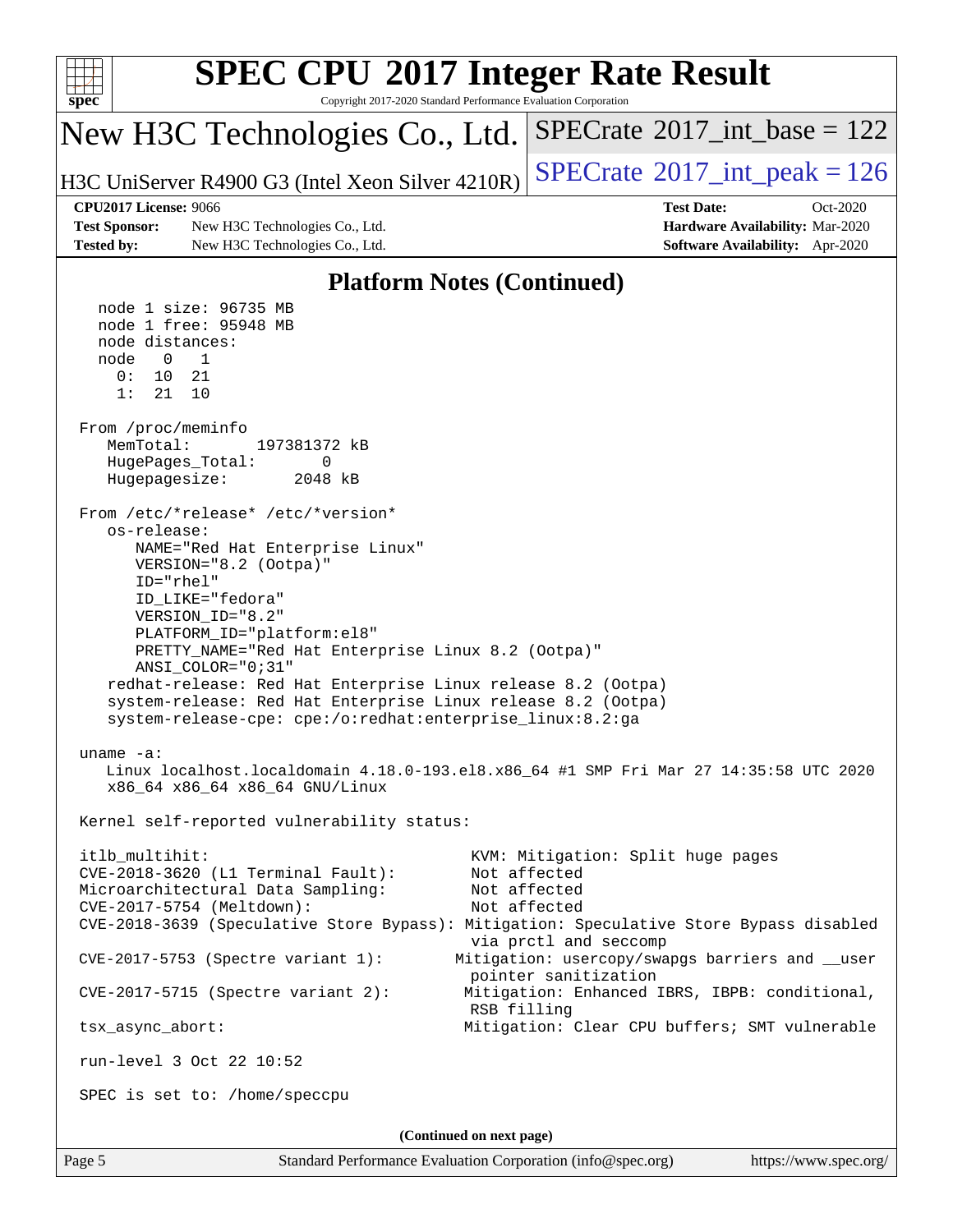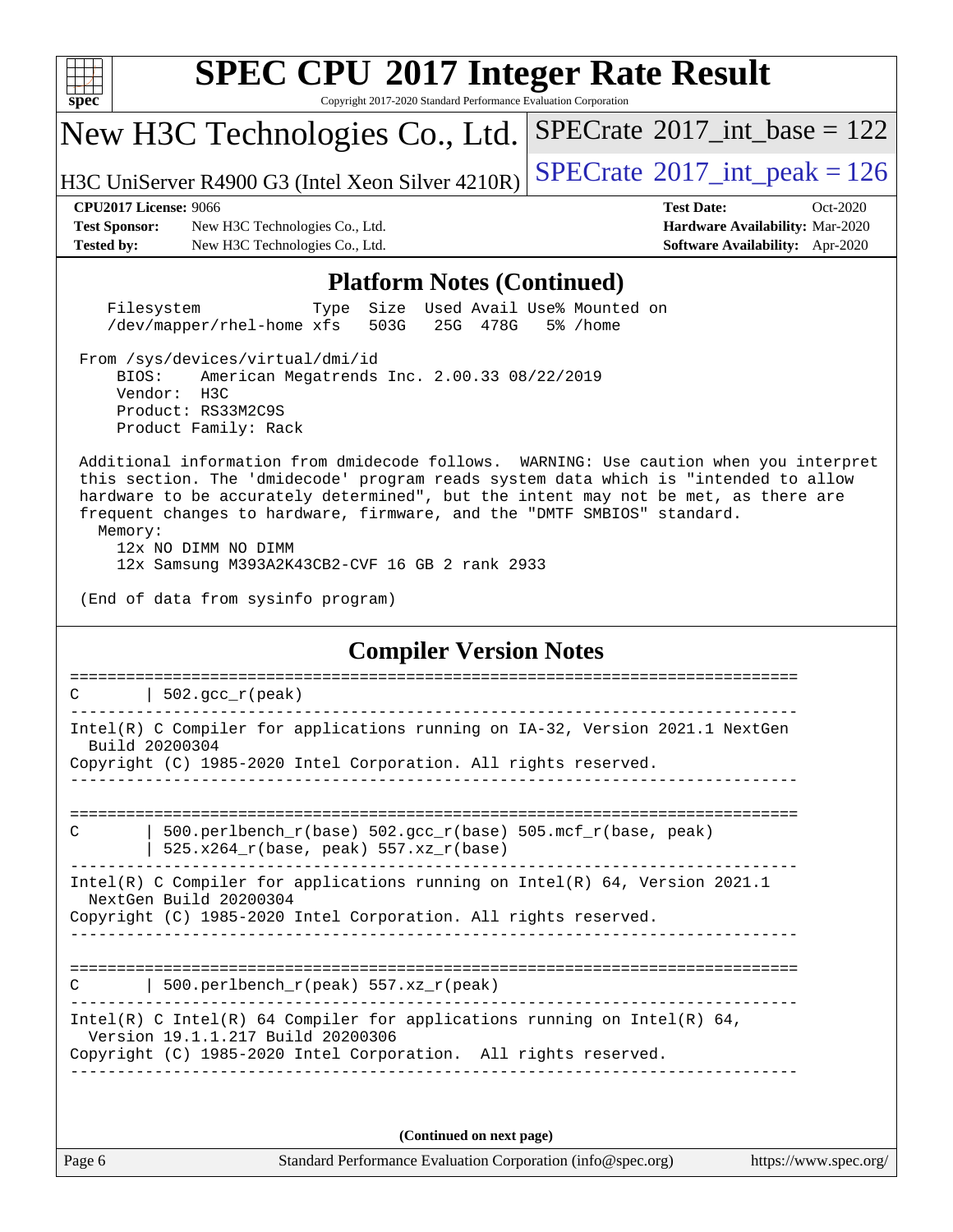

Copyright 2017-2020 Standard Performance Evaluation Corporation

#### New H3C Technologies Co., Ltd.  $SPECrate$ <sup>®</sup>[2017\\_int\\_base =](http://www.spec.org/auto/cpu2017/Docs/result-fields.html#SPECrate2017intbase) 122

H3C UniServer R4900 G3 (Intel Xeon Silver  $4210R$ ) [SPECrate](http://www.spec.org/auto/cpu2017/Docs/result-fields.html#SPECrate2017intpeak)<sup>®</sup>[2017\\_int\\_peak = 1](http://www.spec.org/auto/cpu2017/Docs/result-fields.html#SPECrate2017intpeak)26

**[Test Sponsor:](http://www.spec.org/auto/cpu2017/Docs/result-fields.html#TestSponsor)** New H3C Technologies Co., Ltd. **[Hardware Availability:](http://www.spec.org/auto/cpu2017/Docs/result-fields.html#HardwareAvailability)** Mar-2020 **[Tested by:](http://www.spec.org/auto/cpu2017/Docs/result-fields.html#Testedby)** New H3C Technologies Co., Ltd. **[Software Availability:](http://www.spec.org/auto/cpu2017/Docs/result-fields.html#SoftwareAvailability)** Apr-2020

**[CPU2017 License:](http://www.spec.org/auto/cpu2017/Docs/result-fields.html#CPU2017License)** 9066 **[Test Date:](http://www.spec.org/auto/cpu2017/Docs/result-fields.html#TestDate)** Oct-2020

### **[Compiler Version Notes \(Continued\)](http://www.spec.org/auto/cpu2017/Docs/result-fields.html#CompilerVersionNotes)**

| Page 7        | Standard Performance Evaluation Corporation (info@spec.org)                                                                                                                 | https://www.spec.org/ |
|---------------|-----------------------------------------------------------------------------------------------------------------------------------------------------------------------------|-----------------------|
|               | (Continued on next page)                                                                                                                                                    |                       |
|               | Intel(R) C Intel(R) 64 Compiler for applications running on Intel(R) 64,<br>Version 19.1.1.217 Build 20200306                                                               |                       |
| С             | 500.perlbench_r(peak) 557.xz_r(peak)                                                                                                                                        |                       |
|               | Intel(R) C Compiler for applications running on $Intel(R) 64$ , Version 2021.1<br>NextGen Build 20200304<br>Copyright (C) 1985-2020 Intel Corporation. All rights reserved. |                       |
| C             | 500.perlbench_r(base) 502.gcc_r(base) 505.mcf_r(base, peak)<br>$525.x264_r(base, peak) 557.xz_r(base)$                                                                      |                       |
|               | Build 20200304<br>Copyright (C) 1985-2020 Intel Corporation. All rights reserved.                                                                                           |                       |
|               | Intel(R) C Compiler for applications running on IA-32, Version 2021.1 NextGen                                                                                               |                       |
| $\mathcal{C}$ | $\vert$ 502.gcc_r(peak)                                                                                                                                                     |                       |
|               | Version 19.1.1.217 Build 20200306<br>Copyright (C) 1985-2020 Intel Corporation. All rights reserved.<br>-------------                                                       |                       |
|               | Intel(R) C Intel(R) 64 Compiler for applications running on Intel(R) 64,                                                                                                    |                       |
| C             | 500.perlbench_r(peak) 557.xz_r(peak)                                                                                                                                        |                       |
|               | NextGen Build 20200304<br>Copyright (C) 1985-2020 Intel Corporation. All rights reserved.                                                                                   |                       |
|               | Intel(R) C Compiler for applications running on $Intel(R) 64$ , Version 2021.1                                                                                              |                       |
| C             | $500. perlbench_r(base) 502. gcc_r(base) 505.mcf_r(base, peak)$<br>$525.x264_r(base, peak) 557.xz_r(base)$                                                                  |                       |
|               | Copyright (C) 1985-2020 Intel Corporation. All rights reserved.                                                                                                             |                       |
|               | Intel(R) C Compiler for applications running on IA-32, Version 2021.1 NextGen<br>Build 20200304                                                                             |                       |
| C             | $\vert$ 502.gcc_r(peak)                                                                                                                                                     |                       |
|               |                                                                                                                                                                             |                       |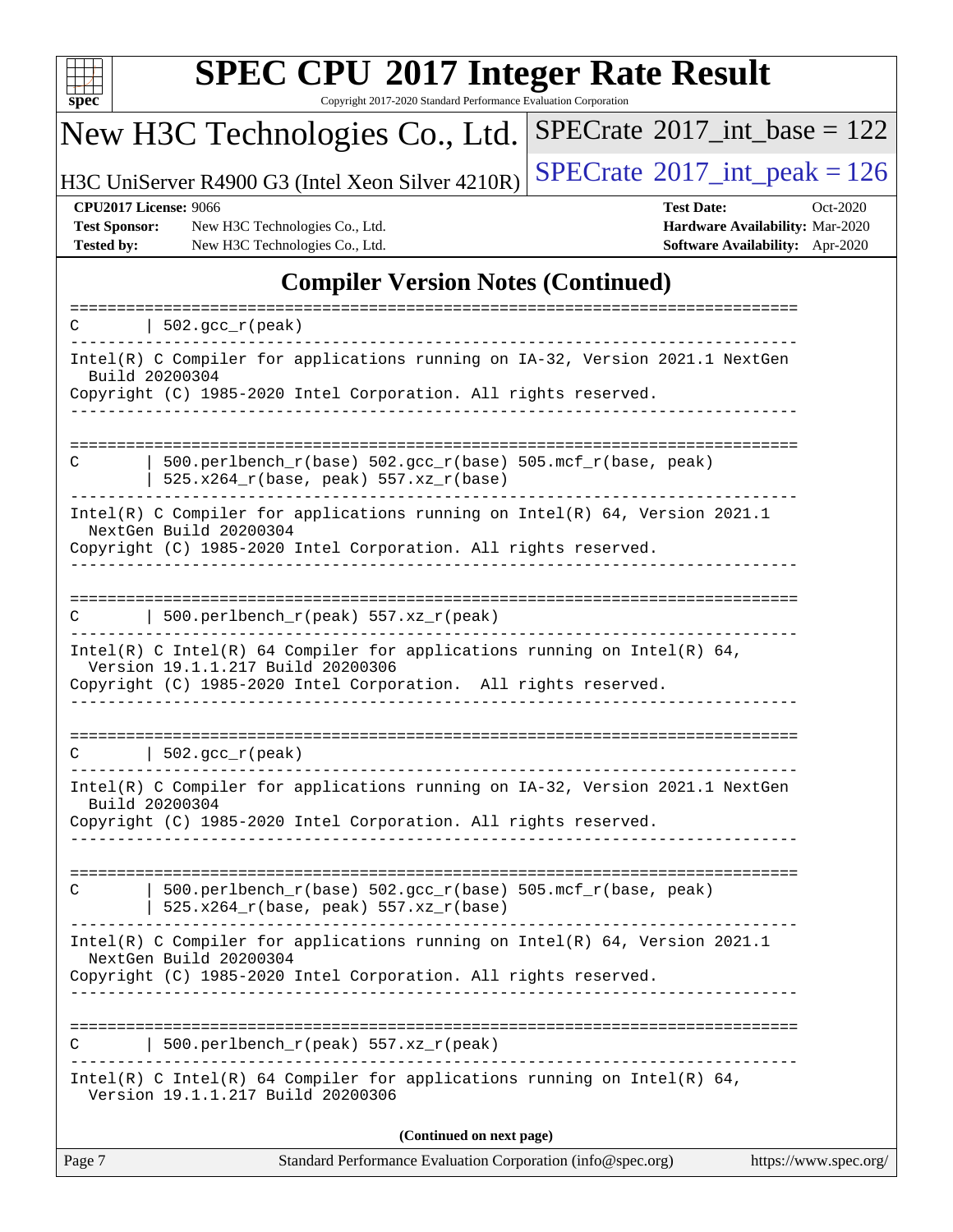| v.<br>ť<br>ù. |  |  |  |  |  |
|---------------|--|--|--|--|--|

Copyright 2017-2020 Standard Performance Evaluation Corporation

## New H3C Technologies Co., Ltd.

H3C UniServer R4900 G3 (Intel Xeon Silver 4210R)  $\big|\operatorname{SPECrate}_{2017}\big|$  $\big|\operatorname{SPECrate}_{2017}\big|$  $\big|\operatorname{SPECrate}_{2017}\big|$  int\_peak = 126

 $SPECrate$ <sup>®</sup>[2017\\_int\\_base =](http://www.spec.org/auto/cpu2017/Docs/result-fields.html#SPECrate2017intbase) 122

**[Test Sponsor:](http://www.spec.org/auto/cpu2017/Docs/result-fields.html#TestSponsor)** New H3C Technologies Co., Ltd. **[Hardware Availability:](http://www.spec.org/auto/cpu2017/Docs/result-fields.html#HardwareAvailability)** Mar-2020 **[Tested by:](http://www.spec.org/auto/cpu2017/Docs/result-fields.html#Testedby)** New H3C Technologies Co., Ltd. **[Software Availability:](http://www.spec.org/auto/cpu2017/Docs/result-fields.html#SoftwareAvailability)** Apr-2020

**[CPU2017 License:](http://www.spec.org/auto/cpu2017/Docs/result-fields.html#CPU2017License)** 9066 **[Test Date:](http://www.spec.org/auto/cpu2017/Docs/result-fields.html#TestDate)** Oct-2020

### **[Compiler Version Notes \(Continued\)](http://www.spec.org/auto/cpu2017/Docs/result-fields.html#CompilerVersionNotes)**

Copyright (C) 1985-2020 Intel Corporation. All rights reserved.

| $C++$                                                                                                                                                                        | 520.omnetpp $r(base, peak)$ 523.xalancbmk $r(base, peak)$<br>531.deepsjeng_r(base, peak) 541.leela_r(base, peak)                                                                       |  |  |
|------------------------------------------------------------------------------------------------------------------------------------------------------------------------------|----------------------------------------------------------------------------------------------------------------------------------------------------------------------------------------|--|--|
| Intel(R) $C++$ Compiler for applications running on Intel(R) 64, Version 2021.1<br>NextGen Build 20200304<br>Copyright (C) 1985-2020 Intel Corporation. All rights reserved. |                                                                                                                                                                                        |  |  |
|                                                                                                                                                                              | Fortran   548. $exchange2 r(base, peak)$                                                                                                                                               |  |  |
|                                                                                                                                                                              | Intel(R) Fortran Intel(R) 64 Compiler for applications running on Intel(R)<br>64, Version 19.1.1.217 Build 20200306<br>Copyright (C) 1985-2020 Intel Corporation. All rights reserved. |  |  |

## **[Base Compiler Invocation](http://www.spec.org/auto/cpu2017/Docs/result-fields.html#BaseCompilerInvocation)**

[C benchmarks](http://www.spec.org/auto/cpu2017/Docs/result-fields.html#Cbenchmarks):

[icc](http://www.spec.org/cpu2017/results/res2020q4/cpu2017-20201027-24319.flags.html#user_CCbase_intel_icc_66fc1ee009f7361af1fbd72ca7dcefbb700085f36577c54f309893dd4ec40d12360134090235512931783d35fd58c0460139e722d5067c5574d8eaf2b3e37e92)

[C++ benchmarks:](http://www.spec.org/auto/cpu2017/Docs/result-fields.html#CXXbenchmarks) [icpc](http://www.spec.org/cpu2017/results/res2020q4/cpu2017-20201027-24319.flags.html#user_CXXbase_intel_icpc_c510b6838c7f56d33e37e94d029a35b4a7bccf4766a728ee175e80a419847e808290a9b78be685c44ab727ea267ec2f070ec5dc83b407c0218cded6866a35d07)

[Fortran benchmarks](http://www.spec.org/auto/cpu2017/Docs/result-fields.html#Fortranbenchmarks): [ifort](http://www.spec.org/cpu2017/results/res2020q4/cpu2017-20201027-24319.flags.html#user_FCbase_intel_ifort_8111460550e3ca792625aed983ce982f94888b8b503583aa7ba2b8303487b4d8a21a13e7191a45c5fd58ff318f48f9492884d4413fa793fd88dd292cad7027ca)

## **[Base Portability Flags](http://www.spec.org/auto/cpu2017/Docs/result-fields.html#BasePortabilityFlags)**

 500.perlbench\_r: [-DSPEC\\_LP64](http://www.spec.org/cpu2017/results/res2020q4/cpu2017-20201027-24319.flags.html#b500.perlbench_r_basePORTABILITY_DSPEC_LP64) [-DSPEC\\_LINUX\\_X64](http://www.spec.org/cpu2017/results/res2020q4/cpu2017-20201027-24319.flags.html#b500.perlbench_r_baseCPORTABILITY_DSPEC_LINUX_X64) 502.gcc\_r: [-DSPEC\\_LP64](http://www.spec.org/cpu2017/results/res2020q4/cpu2017-20201027-24319.flags.html#suite_basePORTABILITY502_gcc_r_DSPEC_LP64) 505.mcf\_r: [-DSPEC\\_LP64](http://www.spec.org/cpu2017/results/res2020q4/cpu2017-20201027-24319.flags.html#suite_basePORTABILITY505_mcf_r_DSPEC_LP64) 520.omnetpp\_r: [-DSPEC\\_LP64](http://www.spec.org/cpu2017/results/res2020q4/cpu2017-20201027-24319.flags.html#suite_basePORTABILITY520_omnetpp_r_DSPEC_LP64) 523.xalancbmk\_r: [-DSPEC\\_LP64](http://www.spec.org/cpu2017/results/res2020q4/cpu2017-20201027-24319.flags.html#suite_basePORTABILITY523_xalancbmk_r_DSPEC_LP64) [-DSPEC\\_LINUX](http://www.spec.org/cpu2017/results/res2020q4/cpu2017-20201027-24319.flags.html#b523.xalancbmk_r_baseCXXPORTABILITY_DSPEC_LINUX) 525.x264\_r: [-DSPEC\\_LP64](http://www.spec.org/cpu2017/results/res2020q4/cpu2017-20201027-24319.flags.html#suite_basePORTABILITY525_x264_r_DSPEC_LP64) 531.deepsjeng\_r: [-DSPEC\\_LP64](http://www.spec.org/cpu2017/results/res2020q4/cpu2017-20201027-24319.flags.html#suite_basePORTABILITY531_deepsjeng_r_DSPEC_LP64) 541.leela\_r: [-DSPEC\\_LP64](http://www.spec.org/cpu2017/results/res2020q4/cpu2017-20201027-24319.flags.html#suite_basePORTABILITY541_leela_r_DSPEC_LP64) 548.exchange2\_r: [-DSPEC\\_LP64](http://www.spec.org/cpu2017/results/res2020q4/cpu2017-20201027-24319.flags.html#suite_basePORTABILITY548_exchange2_r_DSPEC_LP64) 557.xz\_r: [-DSPEC\\_LP64](http://www.spec.org/cpu2017/results/res2020q4/cpu2017-20201027-24319.flags.html#suite_basePORTABILITY557_xz_r_DSPEC_LP64)

Page 8 Standard Performance Evaluation Corporation [\(info@spec.org\)](mailto:info@spec.org) <https://www.spec.org/>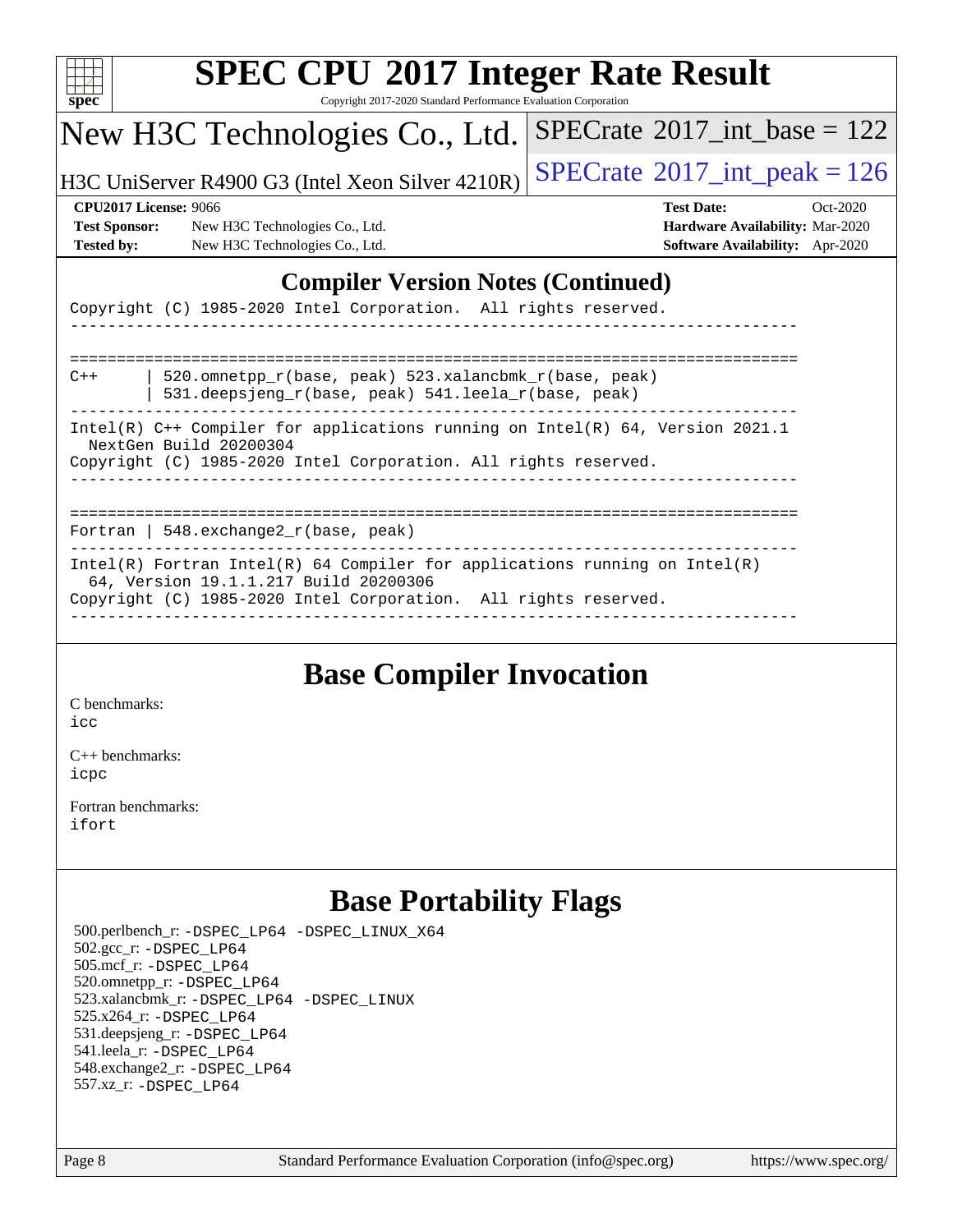

**(Continued on next page)**

Page 9 Standard Performance Evaluation Corporation [\(info@spec.org\)](mailto:info@spec.org) <https://www.spec.org/>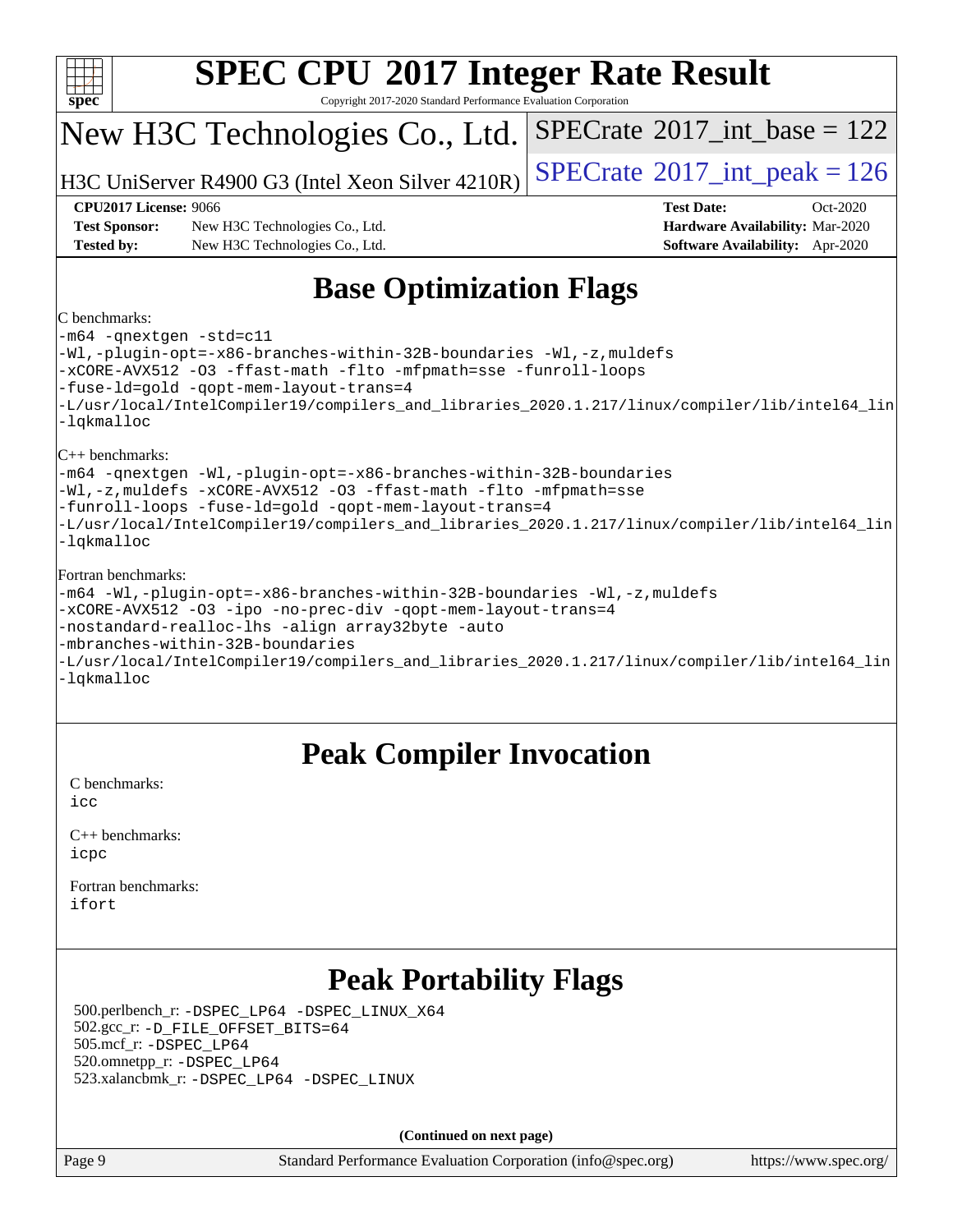

Copyright 2017-2020 Standard Performance Evaluation Corporation

## New H3C Technologies Co., Ltd.

H3C UniServer R4900 G3 (Intel Xeon Silver  $4210R$ ) [SPECrate](http://www.spec.org/auto/cpu2017/Docs/result-fields.html#SPECrate2017intpeak)<sup>®</sup>[2017\\_int\\_peak = 1](http://www.spec.org/auto/cpu2017/Docs/result-fields.html#SPECrate2017intpeak)26

 $SPECTate$ <sup>®</sup>[2017\\_int\\_base =](http://www.spec.org/auto/cpu2017/Docs/result-fields.html#SPECrate2017intbase) 122

**[Test Sponsor:](http://www.spec.org/auto/cpu2017/Docs/result-fields.html#TestSponsor)** New H3C Technologies Co., Ltd. **[Hardware Availability:](http://www.spec.org/auto/cpu2017/Docs/result-fields.html#HardwareAvailability)** Mar-2020 **[Tested by:](http://www.spec.org/auto/cpu2017/Docs/result-fields.html#Testedby)** New H3C Technologies Co., Ltd. **[Software Availability:](http://www.spec.org/auto/cpu2017/Docs/result-fields.html#SoftwareAvailability)** Apr-2020

**[CPU2017 License:](http://www.spec.org/auto/cpu2017/Docs/result-fields.html#CPU2017License)** 9066 **[Test Date:](http://www.spec.org/auto/cpu2017/Docs/result-fields.html#TestDate)** Oct-2020

# **[Peak Portability Flags \(Continued\)](http://www.spec.org/auto/cpu2017/Docs/result-fields.html#PeakPortabilityFlags)**

 525.x264\_r: [-DSPEC\\_LP64](http://www.spec.org/cpu2017/results/res2020q4/cpu2017-20201027-24319.flags.html#suite_peakPORTABILITY525_x264_r_DSPEC_LP64) 531.deepsjeng\_r: [-DSPEC\\_LP64](http://www.spec.org/cpu2017/results/res2020q4/cpu2017-20201027-24319.flags.html#suite_peakPORTABILITY531_deepsjeng_r_DSPEC_LP64) 541.leela\_r: [-DSPEC\\_LP64](http://www.spec.org/cpu2017/results/res2020q4/cpu2017-20201027-24319.flags.html#suite_peakPORTABILITY541_leela_r_DSPEC_LP64) 548.exchange2\_r: [-DSPEC\\_LP64](http://www.spec.org/cpu2017/results/res2020q4/cpu2017-20201027-24319.flags.html#suite_peakPORTABILITY548_exchange2_r_DSPEC_LP64) 557.xz\_r: [-DSPEC\\_LP64](http://www.spec.org/cpu2017/results/res2020q4/cpu2017-20201027-24319.flags.html#suite_peakPORTABILITY557_xz_r_DSPEC_LP64)

## **[Peak Optimization Flags](http://www.spec.org/auto/cpu2017/Docs/result-fields.html#PeakOptimizationFlags)**

[C benchmarks](http://www.spec.org/auto/cpu2017/Docs/result-fields.html#Cbenchmarks):

```
Page 10 Standard Performance Evaluation Corporation (info@spec.org) https://www.spec.org/
  500.perlbench_r: -Wl,-z,muldefs -prof-gen(pass 1) -prof-use(pass 2)
-xCORE-AVX512 -ipo -O3 -no-prec-div
-qopt-mem-layout-trans=4 -fno-strict-overflow
-mbranches-within-32B-boundaries
-L/usr/local/IntelCompiler19/compilers_and_libraries_2020.1.217/linux/compiler/lib/intel64_lin
-lqkmalloc
  502.gcc_r: -m32
-L/usr/local/IntelCompiler19/compilers_and_libraries_2020.1.217/linux/compiler/lib/ia32_lin
-std=gnu89
-Wl,-plugin-opt=-x86-branches-within-32B-boundaries
-Wl,-z,muldefs -fprofile-generate(pass 1)
-fprofile-use=default.profdata(pass 2) -xCORE-AVX512 -flto
-Ofast(pass 1) -O3 -ffast-math -qnextgen -fuse-ld=gold
-qopt-mem-layout-trans=4 -L/usr/local/jemalloc32-5.0.1/lib
-ljemalloc
  505.mcf_r: basepeak = yes
  525.x264_r: -m64 -qnextgen -std=c11
-Wl,-plugin-opt=-x86-branches-within-32B-boundaries
-Wl,-z,muldefs -xCORE-AVX512 -flto -O3 -ffast-math
-fuse-ld=gold -qopt-mem-layout-trans=4 -fno-alias
-L/usr/local/IntelCompiler19/compilers_and_libraries_2020.1.217/linux/compiler/lib/intel64_lin
-lqkmalloc
  557.xz_r: -Wl,-z,muldefs -xCORE-AVX512 -ipo -O3 -no-prec-div
-qopt-mem-layout-trans=4 -mbranches-within-32B-boundaries
-L/usr/local/IntelCompiler19/compilers_and_libraries_2020.1.217/linux/compiler/lib/intel64_lin
-lqkmalloc
C++ benchmarks: 
                                      (Continued on next page)
```